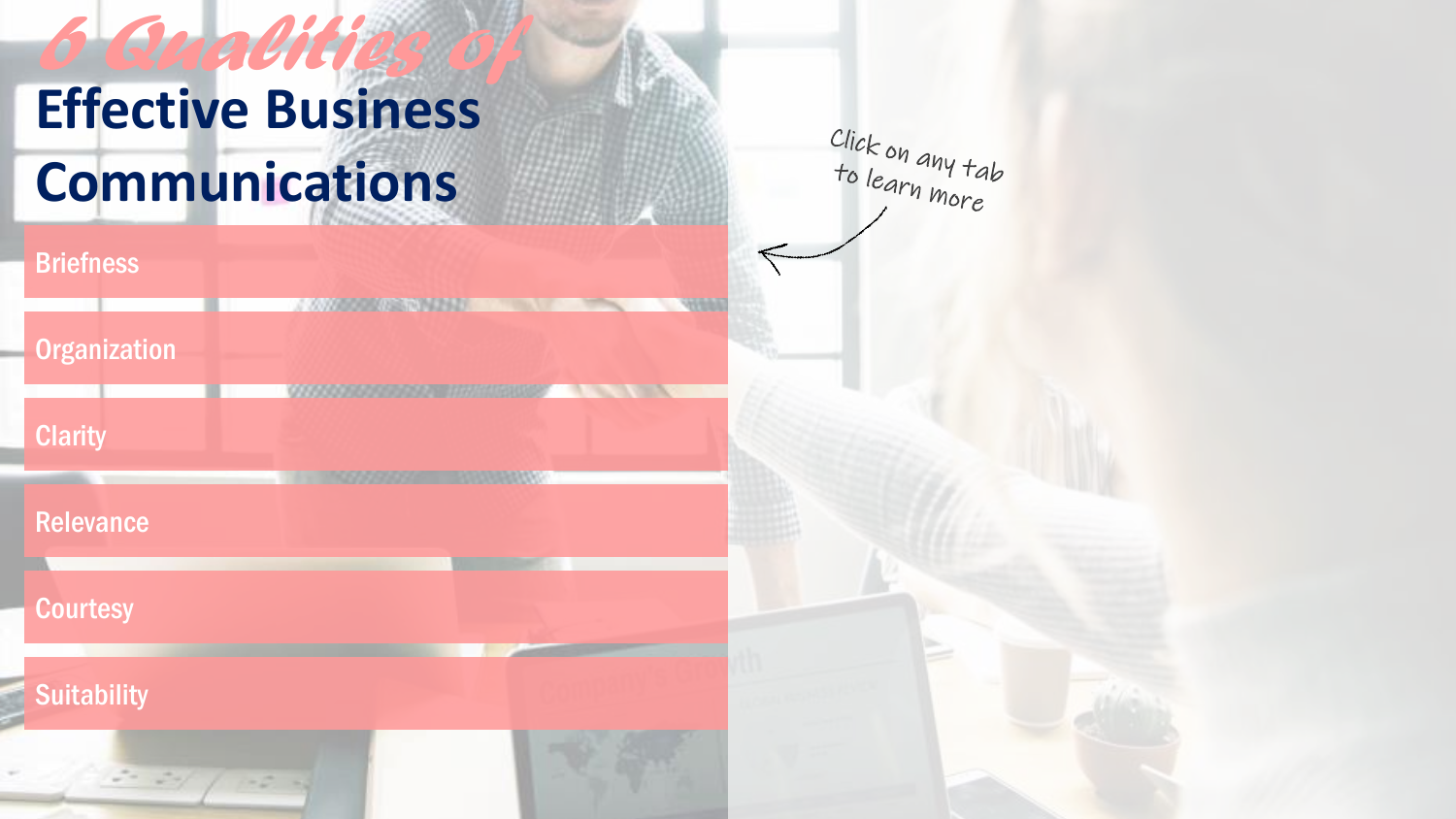#### <span id="page-1-0"></span>**[Briefness](#page-1-0)**



### **Briefness**

Professional writers have a rule abbreviated as KISS-"Keep it short and simple." In the business world, that means identifying yourself and the reason for the communication. Avoid using unnecessary words or getting side-tracked with personal information or other unrelated subjects.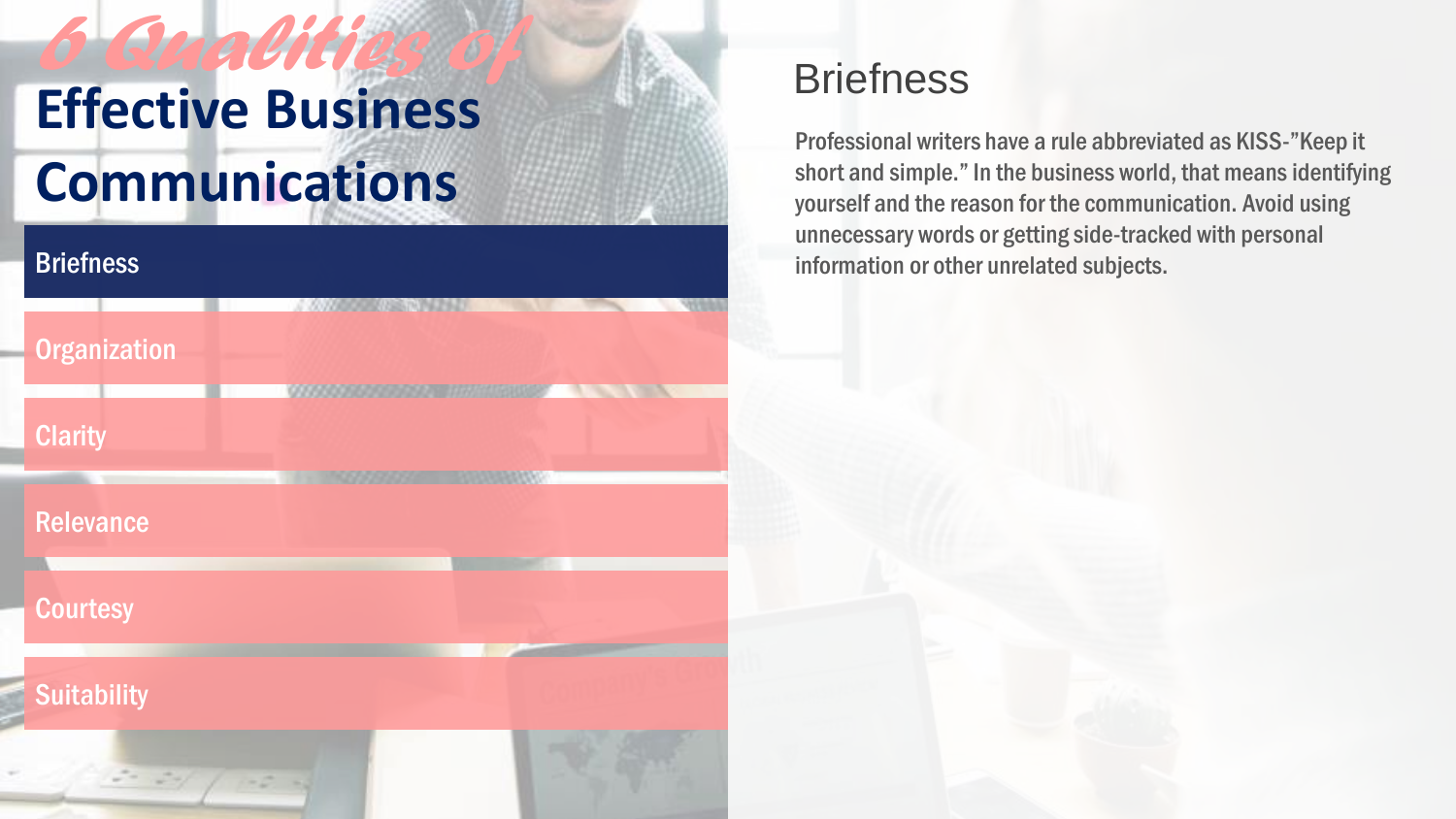**NOW THE MEMBERS** 

#### <span id="page-2-0"></span>**[Briefness](#page-1-0)**

**[Clarity](#page-3-0)** 

**[Relevance](#page-4-0)** 

**[Courtesy](#page-5-0)** 

**[Suitability](#page-6-0)** 

**[Organization](#page-2-0)** 

## **Organization**

Give information in an easy-to-follow format. Some messages might need numbered steps or an outline. For a letter or speech, you should:

- introduce your subject,
- add details in a logical order,
- and close by summarizing your main ideas.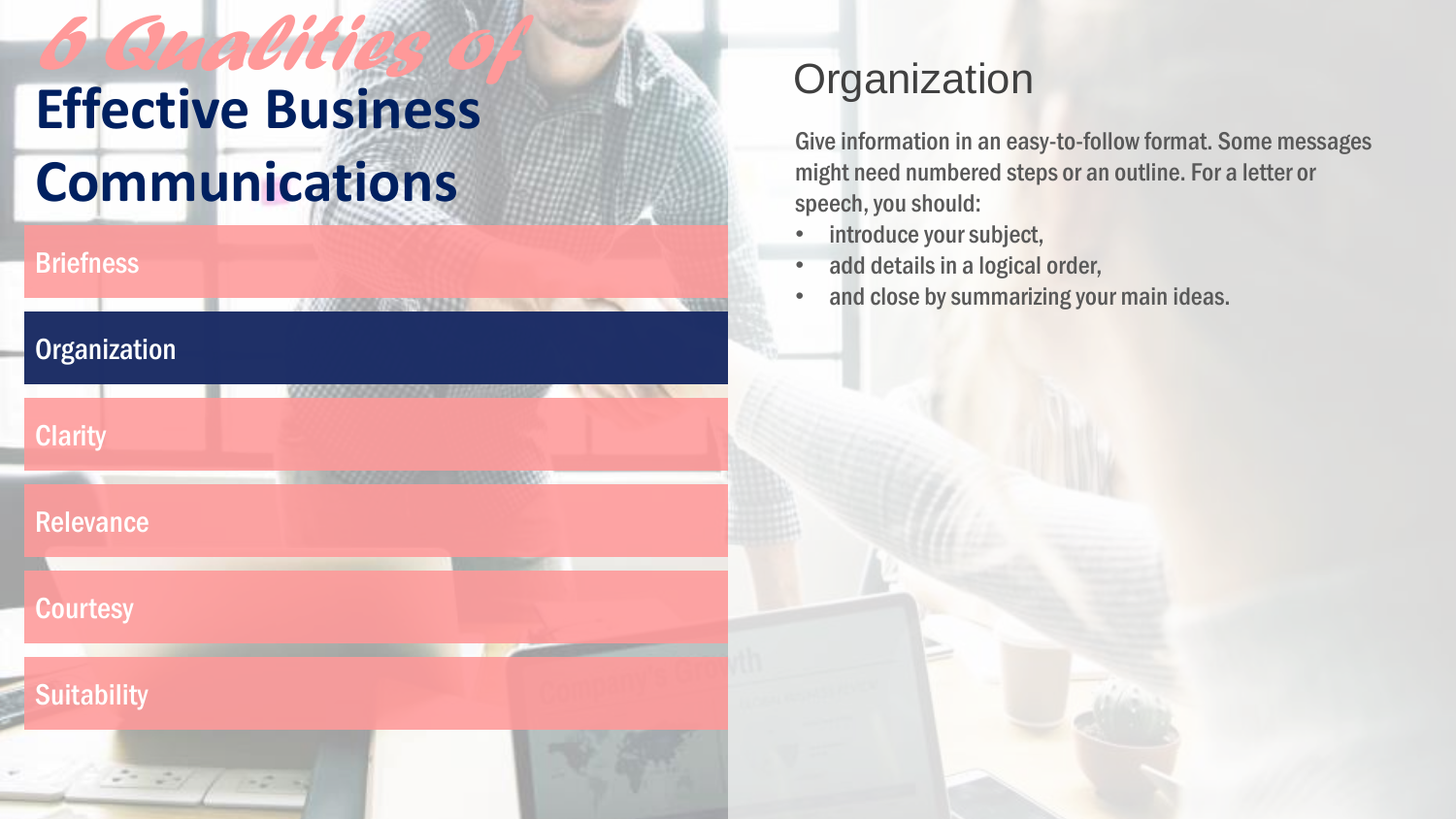## <span id="page-3-0"></span>**[Briefness](#page-1-0) MARKET APPENDING A [Organization](#page-2-0) CALL OF CALLS [Clarity](#page-3-0) A MARKA CARD AND THE CONSUMINANT [Relevance](#page-4-0) [Courtesy](#page-5-0) [Suitability](#page-6-0)**

## **Clarity**

Your audience may not know all the facts as you do. Include the details your audience needs to understand to act on your message.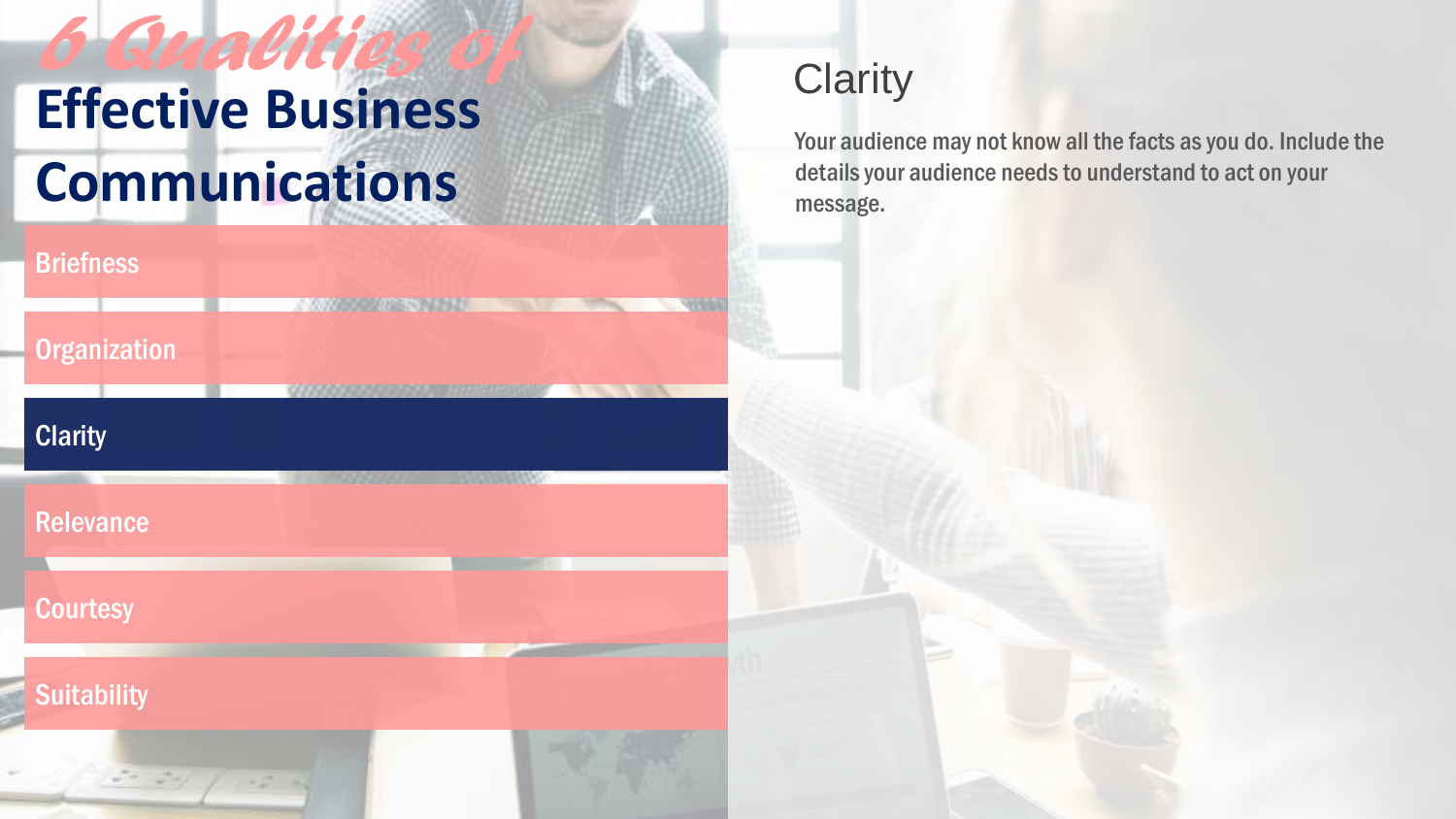<span id="page-4-0"></span>

| <b>Briefness</b>                              |                                     |  |
|-----------------------------------------------|-------------------------------------|--|
| <b>Organization</b>                           | <b>MARKARA ANG MARKATAN NA PINA</b> |  |
| <b>Clarity</b>                                | 0000                                |  |
| <b>Relevance</b>                              |                                     |  |
| <b>Courtesy</b>                               |                                     |  |
| <b>Suitability</b>                            |                                     |  |
| $\frac{1}{2}$ = $\frac{1}{2}$ + $\frac{1}{2}$ |                                     |  |

### **Relevance**

Supply the right information to the right audience. Wading through unneeded facts can be confusing and time-consuming. Suppose you ask an employee to order pens to give away at a grand opening. That individual needs to know the color, quantity, and wording you want on the pends. She doesn't need to know how much you're spending on radio ads.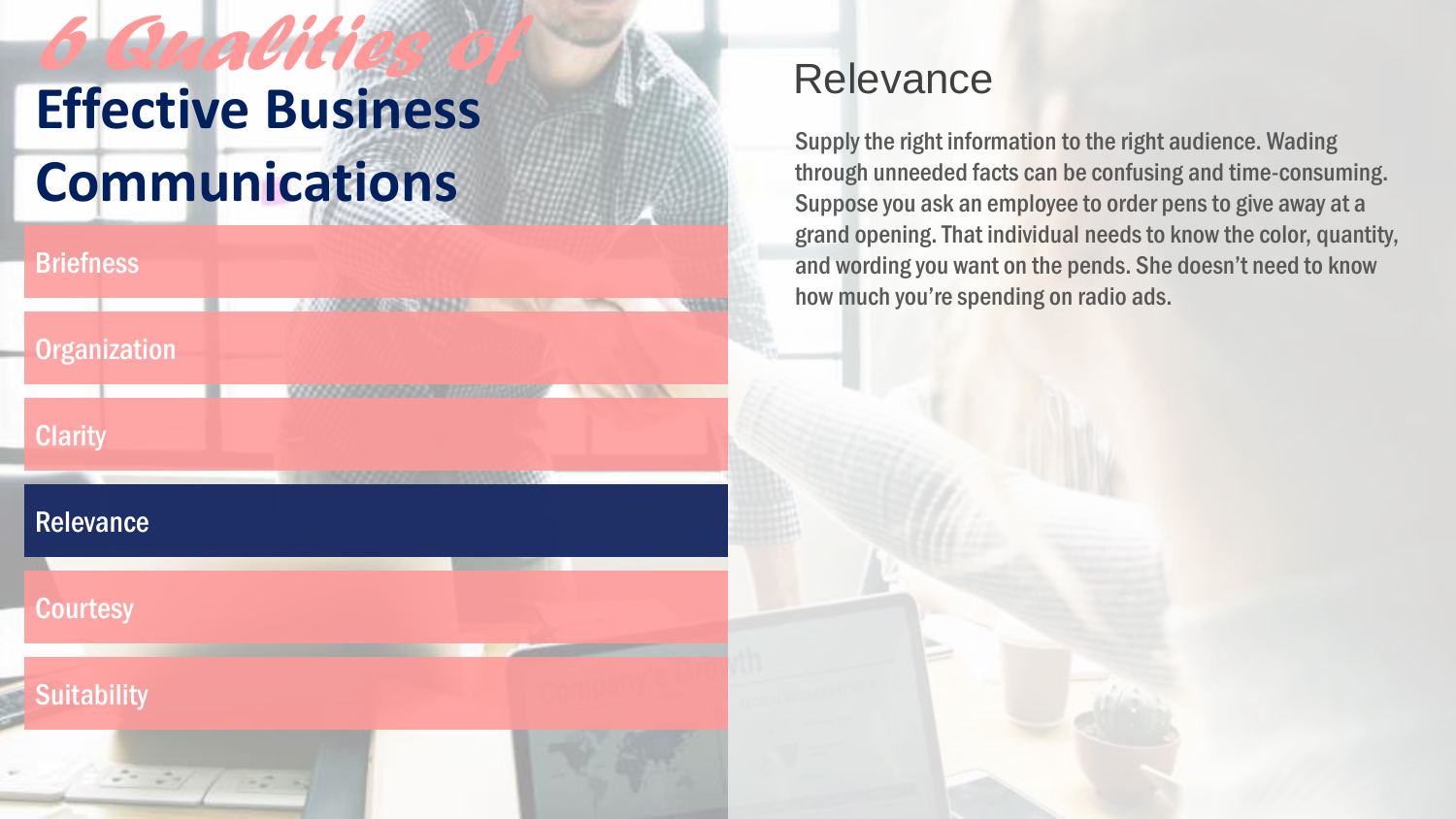## <span id="page-5-0"></span>**[Briefness](#page-1-0) NAME OF BRIDE OF STRAIN [Organization](#page-2-0) A START AND START** *OSSESSESSED HARMOND* **[Clarity](#page-3-0) [Relevance](#page-4-0) [Courtesy](#page-5-0) [Suitability](#page-6-0)**

## **Courtesy**

Communicate respect and a positive attitude. Assume that the other party is interested in helping you solve your problems or meet your goal. Even if you have to point out someone else's mistake, avoid personal attacks and criticism.